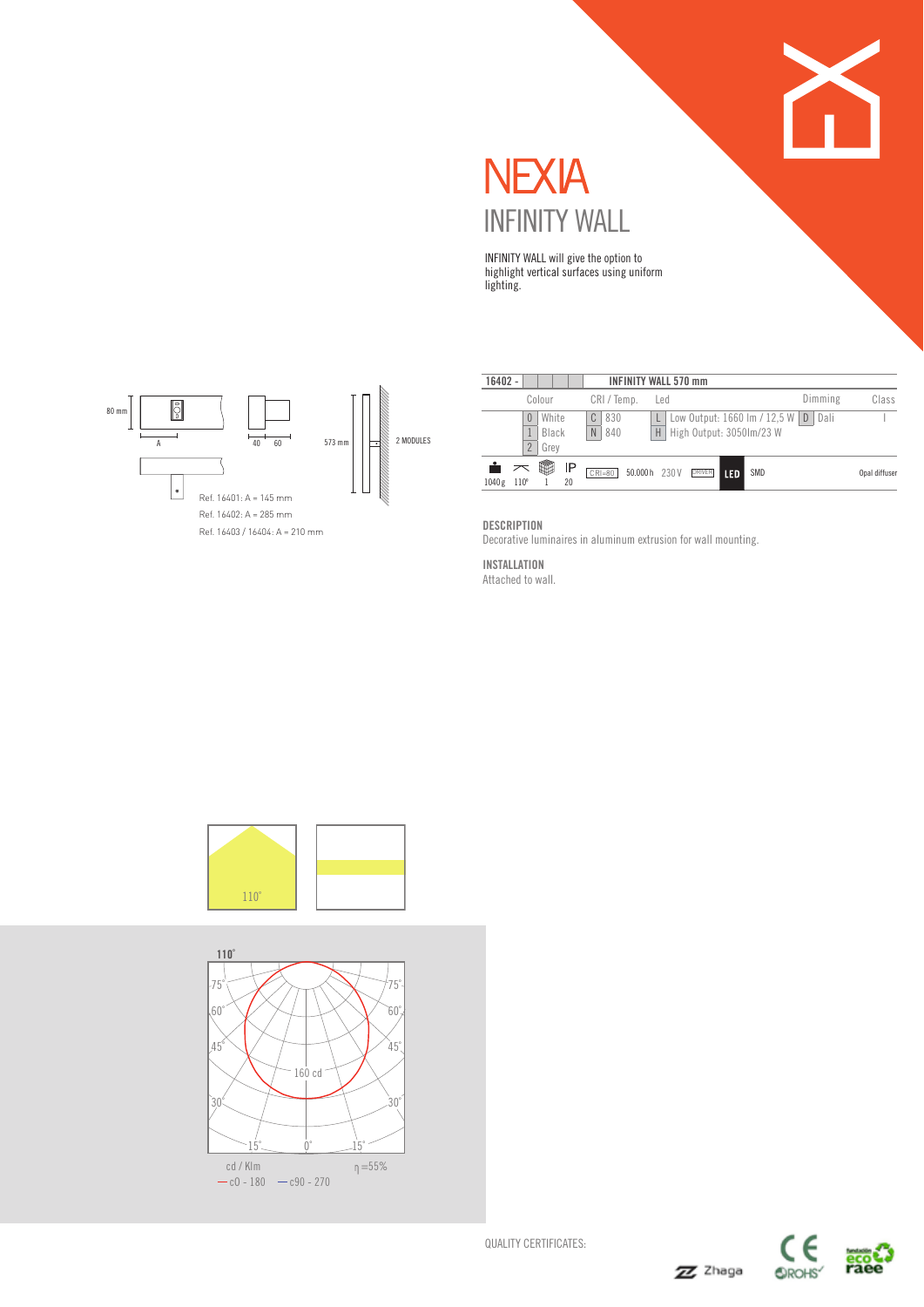

# **NEXIA** INFINITY WALL

INFINITY WALL will give the option to highlight vertical surfaces using uniform lighting.



| 16403 - |                     |                        |          |                      | <b>INFINITY WALL 850 mm</b> |     |               |     |                                                              |         |               |
|---------|---------------------|------------------------|----------|----------------------|-----------------------------|-----|---------------|-----|--------------------------------------------------------------|---------|---------------|
|         |                     | Colour                 |          | CRI / Temp.          |                             | Led |               |     |                                                              | Dimming | Class         |
|         | 0<br>$\overline{2}$ | White<br>Black<br>Grey |          | C<br>830<br>N<br>840 |                             | H   |               |     | Low Output: 2490 Im / 18,5 W   D<br>High Output: 4575Im/34 W | Dali    |               |
| 1800g   | $110^{\circ}$       | ₩                      | IP<br>20 | $CRI = 80$           | 50.000h 230V                |     | <b>DRIVER</b> | LED | SMD                                                          |         | Opal diffuser |

**DESCRIPTION** 

Decorative luminaires in aluminum extrusion for wall mounting.

INSTALLATION Attached to wall.





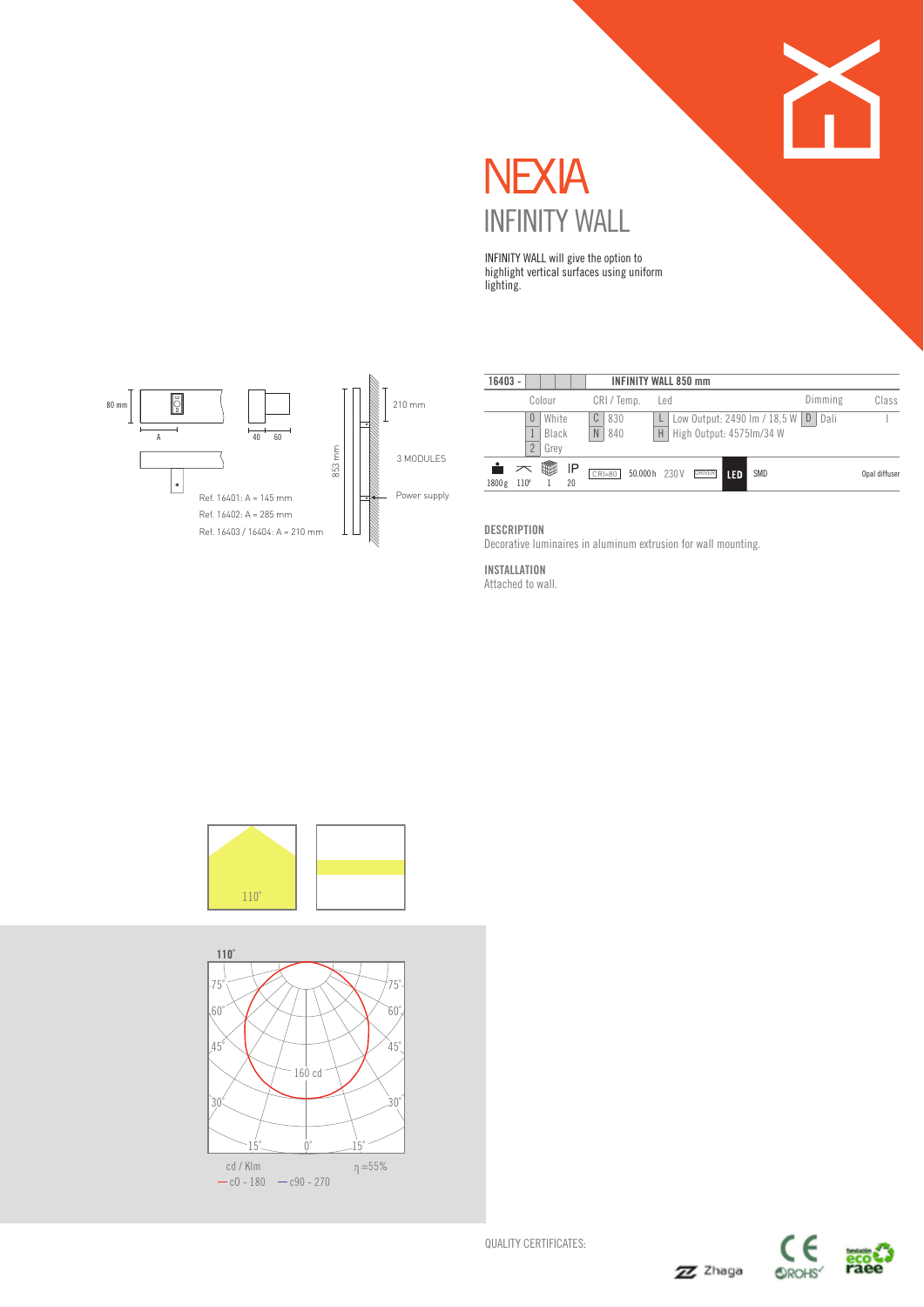

**NEXIA** INFINITY WALL

INFINITY WALL will give the option to highlight vertical surfaces using uniform lighting.



| 16404 - |                                 |                       |                      | <b>INFINITY WALL 1130 mm</b>                                  |               |                   |           |               |
|---------|---------------------------------|-----------------------|----------------------|---------------------------------------------------------------|---------------|-------------------|-----------|---------------|
|         |                                 | Colour                | CRI/Temp.            | Led                                                           |               |                   | Dimming   | Class         |
|         | $\theta$                        | White<br>Black        | C<br>830<br>N<br>840 | Low Output: 3320 Im / 25 W<br>High Output: 6100Im/45.5 W<br>H |               |                   | D<br>Dali |               |
| 2360 g  | $\overline{2}$<br>$110^{\circ}$ | Grev<br>酃<br>IP<br>20 | $CRI = 80$           | 50.000h 230V                                                  | <b>DRIVER</b> | <b>SMD</b><br>LED |           | Opal diffuser |

#### **DESCRIPTION**

Decorative luminaires in aluminum extrusion for wall mounting.

#### INSTALLATION Attached to wall.